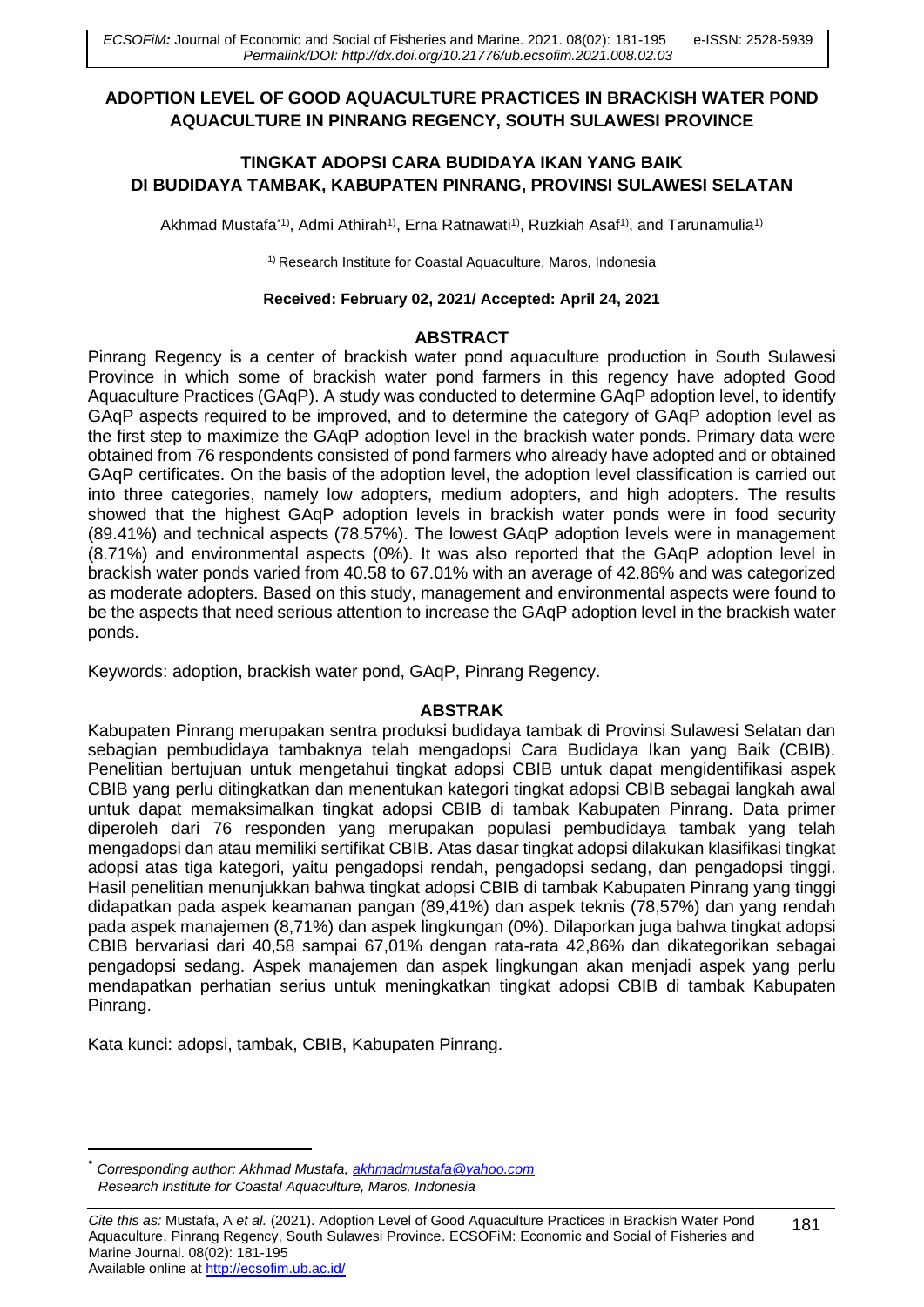## **INTRODUCTION**

Increase in quality of aquaculture product is more addressed to provide food safety assurance, from raw materials to aquaculture product that is contaminant-free to fulfill the market requirement. Good Aquaculture Practices (GAqP) is the adoption of practices to maintain or raise shrimp/fish to finally harvest the output in a controlled environment to guarantee food security from aquaculture by considering sanitation, feed, fish medicine, chemical and biological products, also the balance of ecosystem and environment as stated in Kepmen KP No. KEP.02/MEN/2007 (KKP, 2007a). This program was established to encourage aquaculturists to adopt GAqP since adopting GAqP reflects a real action made by pond farmers to increase product quality and improve aquaculture sustainability.

GAqP is a program encouraged by the government that is the Directorate General of Aquaculture (DGA) of the Ministry of Marine Affairs and Fisheries (MMAF) to ensure the quality and safety of aquaculture products. GAqP in Indonesia was established in 2004 with an initial concept that focused on the land requirements for shrimp culture. Later, this concept was developed by GAqP in 2007 with a focus on food safety. Moreover, related to the process of ensuring the quality and safety of aquaculture products, the government the concept was followed up through Permen KP No. PER.01/MEN/2007 (KKP, 2007b), as amended by Permen KP No. PER.04/MEN/2008 (KKP, 2008), and further revised by Permen KP No. PER.19/MEN/2010 (KKP, 2010). In 2012, GAqP was synergized with FAO Guidelines and ASEAN Good Aquaculture Practices for Shrimp Farming Standard to ensure the national quality system to be dynamically competitive in regional, national, and international markets. In 2015, DGA started the Preparation for Guideline of Ecosystem Approach to Aquaculture (EAA) which necessarily meet three principles, namely the principle of ecosystem sustainability, improvement of community welfare, and integration, hence facilitating both principles will result in harmony. A problem often faced by pond farmers in the adoption of GAqP is the lack of awareness and commitment of pond farmers concerning the importance of GAqP implementation considering the effort to increase quality assurance and safety of aquaculture products by also taken into account ecosystem balance and environment. Coordination among sectors within the scope of government frequently deals with technical problems in the adoption of GAqP program due to lack of communication.

Pinrang Regency is one of the aquaculture production centers, particularly for brackish water pond aquaculture in South Sulawesi. The largest brackish water pond in South Sulawesi is located in Pinrang Regency which covers an area of 15,026 or 13.85% of the total brackish water pond area in South Sulawesi (DKP, 2020). As one of the regencies with the largest brackish water pond industry in South Sulawesi, many programs have been applied in this regency, among others is GAqP that has been implemented since 2007. Several fish farmer groups (*pokdakan*, *kelompok pembudidaya ikan*) have adopted or applied GAqP, and even obtaining the GAqP certificate. However, the adoption has not yet been optimally done due to many problems. As reported by Hishamunda *et al*. (2014) and Kusumawati and Bush (2015), the adoption of policy and governance in aquaculture by producers could lead to problems since it requires investment in time, effort, and money, thus many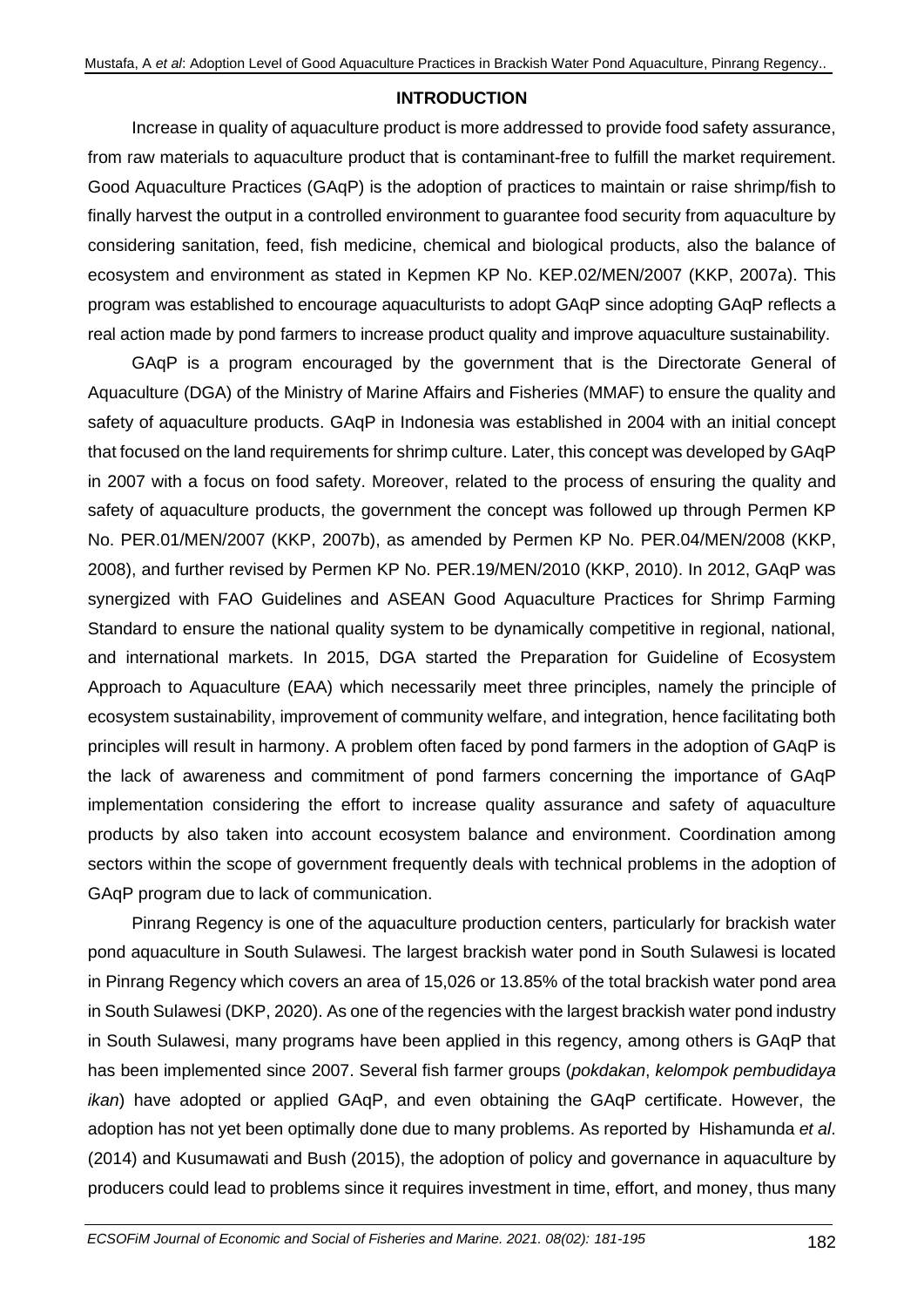producers rejected it. As mentioned by Rogers (1995), four main elements that affect the spread of new ideas: innovation, communication channel, time, and social system. Therefore, to achieve a sustainable brackish water pond in addition to support the program initiated by the elected Governor of South Sulawesi in 2018, that is Restoring the Glory of Tiger Shrimp in South Sulawesi and increasing the quality and quantity of production, it is necessary to conduct a study on GAqP adoption level in brackish water ponds in Pinrang Regency. This study aimed to determine the adoption level of GAqP, allowing the identification of GAqP aspects that need to be improved also to determine the category of GAqP adoption level as the first step to maximize the adoption level of GAqP in brackish water ponds in Pinrang Regency.

## **RESEARCH METHODS**

## **Place and Time of Study**

The study was carried out in brackish water pond clusters of SalopokkoE and CempaE Fish Farmer Groups in Wae Tuwoe Village and Pottotau Fish Farmer Group in Lanrisang Urban Village, Lanrisang Subdistrict and Rawa Subur Lapolo Balena Fish Farmer Group in Patobong Village, Mattiro Sompe Subdistrict, Pinrang Regency, South Sulawesi Province, Indonesia in March, September, and October 2019. Focus Group Discussion on the implementation of GAqP participated by stakeholders related to brackish water ponds in Pinrang Regency, Fisheries and Marine Sevices of South Sulawesi Province, and Research Centre for Marine and Fisheries Socio*-*Economic was done in the capital city of Pinrang Regency, i.e., Pinrang in July 2019.

### **Data Collection**

Descriptive research was applied in this study with a research instrument or data collection tool in the form of a questionnaire. In this descriptive study, the survey method was conducted in primary data collection through interviews and structured observation to obtain detailed information about the object assessed. Data collection to determine GAqP adoption level was done through the cencus method to all respondents that have already adopted or obtained GAqP certificate. A population of 76 respondents was selected in this study. Information required were 53 principles and 18 requirements of GAqP as stated in the Regulation DJPB No. 65/PER-DJPB/2015 (DJPB, 2015b).

Interview and structured observation were applied to collect information of GAqP adoption for requirements of location; water supply; layout and design; sanitation of facilities and equipment; pond preparation; water management; fry; use of chemicals, biological materials, and fish medicine; harvest; waste disposal; recording; corrective action; training; and personal hygiene were obtained from respondents of pond farmers. Information of GAqP adoption particularly concerning the use of ice and water, postharvest handling, and transportation was obtained from interviews and structured observations on respondents working as shrimp collectors in Lanrisang Urban Village (Lanrisang Subdistrict) and Pallameang Urban Village (Mattiro Sompe Subdistrict).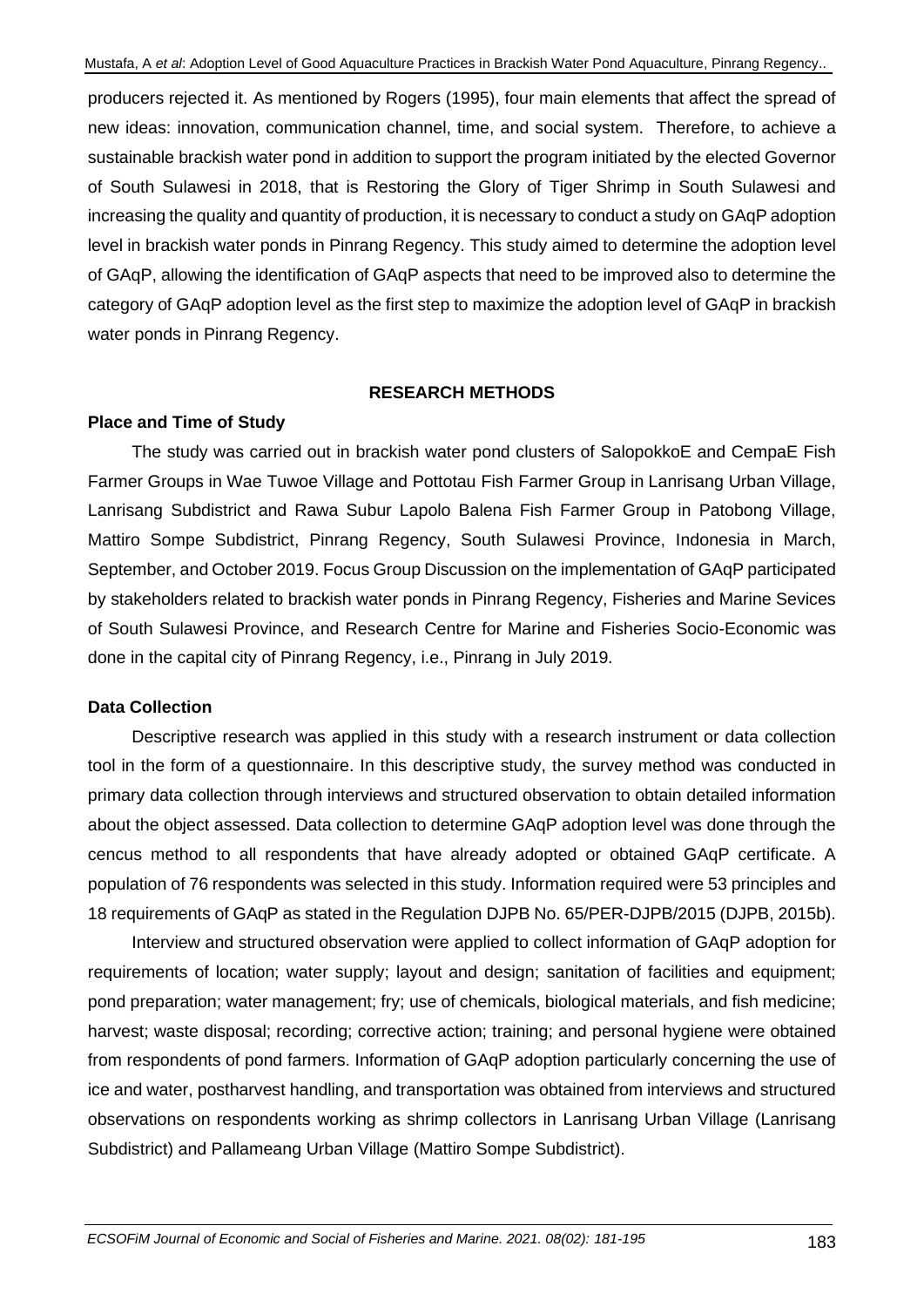#### **Data Analysis**

The data collected were further tabulated, read, examined, and pre-analyzed by performing data reduction, data categorization, data validation, and finally data interpretation (Moleong, 2010). Respondents who have adopted GAqP principles should answer "yes", and otherwise "no". The answer "yes" was given a score of 1 and "no" was given a score of 0. All answers with a score of 1 were summed up to obtain the total number of principles adopted by pond farmers. The adoption level of GAqP by pond farmers was calculated by adjusting the formula developed by Farid *et al*. (2015).

 Number of principles adopted by pond farmers Adoption level = ----------------------------------------------------------------- × 100% (1) Total of principles to be adopted

The calculation of the average GAqP adoption level was in accordance with GAqP aspects and each fish farmer group. Therefore, adoption level was divided into three categories following Prasad and Jain (2018), the namely low adopter (adoption level of 0−33.33%); moderate adopter (adoption level of 33.34−66.66%), and high adopter (adoption level of 66.67−100.00%).

### **RESULTS AND DISCUSSION**

### **Adoption Level of GAqP Aspects**

Adoption is the process of receiving new things (innovation) offered by others. The main purpose of diffusion of innovation is the adoption of an innovation, namely ideas, knowledge, and technology, both by individuals or certain social groups (Rogers, 1995). The adoption of GAqP in fish farmer groups in Pinrang Regency has started in 2007. This way, the adoption of GAqP in Pinrang Regency is considered fast, only took three years after the establishment of GAqP in Indonesia in the year 2004. As a comparison, GAqP, which started in 2004 and until 2020, out of 6 million fish farmers in Indonesia, only 8,000 fish farmers (0.13%) were certified to implement GAqP (KKP, 2020). According to Rogers (1995) and de Oca Munguia *et al*. (2021), the rate of adoption is influenced by factors: the nature of the innovation, the nature of its target, the way of decision making, the communication channels used, the state of the extension agent, and the variety of information sources. However, three fish farmer groups in Lanrisang Subdistrict, namely SalopokkoE, CempaE, and Pottotau started to adopt GAqP in 2017, 2015, and 2014, respectively and respectively obtained certificate in 2018, 2018, and 2015. The fish farmer group of Rawa Subur Lapolo Balena in Mattiro Sompe Subdistrict started to adopt GAqP in 2012 and obtained a certificate in 2014. The adoption level of GAqP by each fish farmer group is presented in Table 1.

According to the Regulation of DJPB No. 65/PER-DJPB/2015 (DJPB, 2015b), there are 18 requirements of GAqP which is grouped into four aspects of GAqP adoption, namely the aspects of technical, management, food safety, and environmental described in the following section.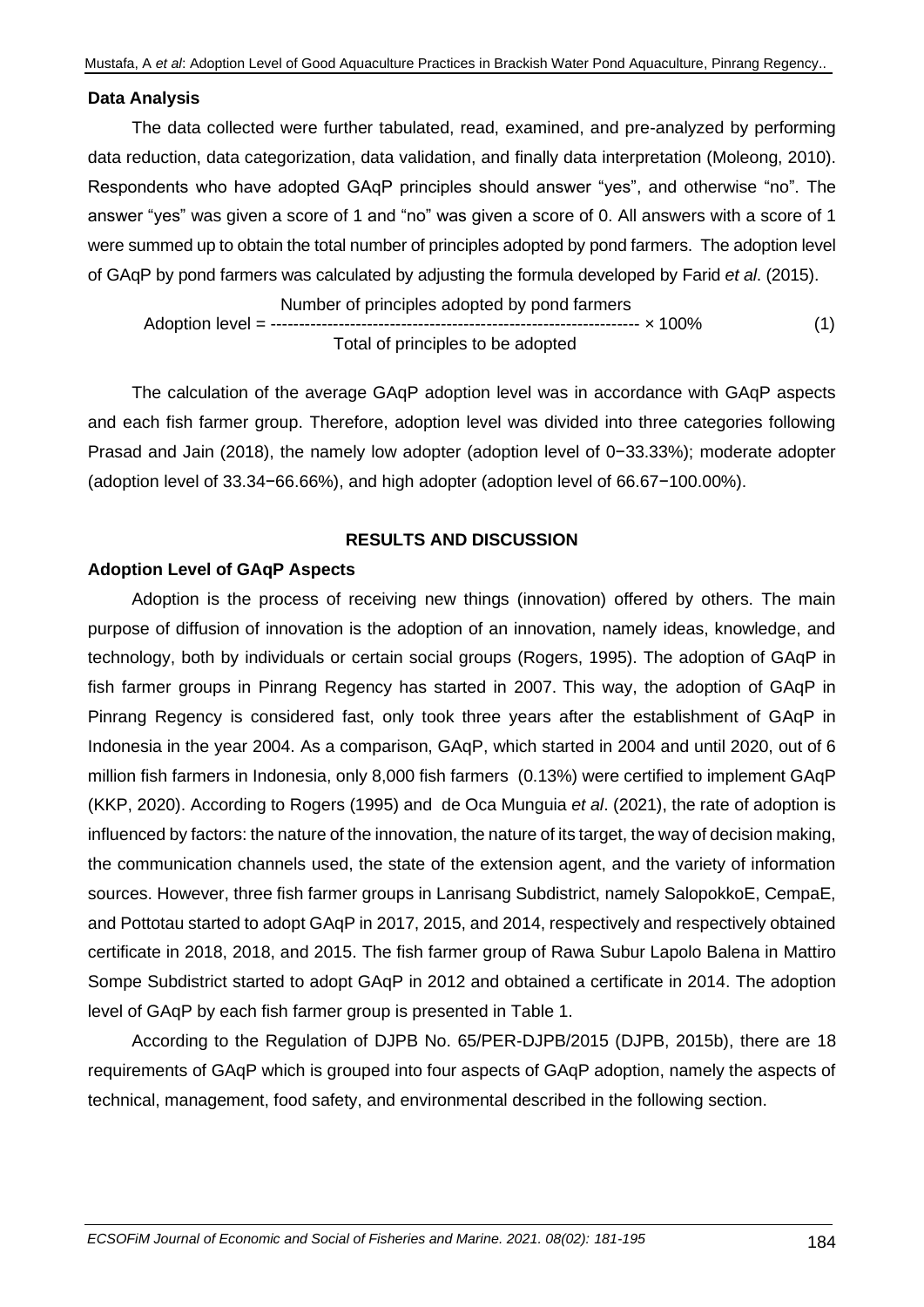# **Table 1. Adoption Level of Good Aquaculture Practices by Four Fish Farmer Groups in Brackish Water Pond Aquaculture in Pinrang Regency, South Sulawesi Province, Indonesia**

|                |                                        |                               | <b>Adoption Level (%)</b>                    |        |                                                                                     |        |         |  |  |
|----------------|----------------------------------------|-------------------------------|----------------------------------------------|--------|-------------------------------------------------------------------------------------|--------|---------|--|--|
| No.            |                                        | <b>Aspects / Requirements</b> | SalopokkoE<br>CempaE<br>$n = 16$<br>$n = 14$ |        | Rawa<br><b>Subur</b><br>Pottotau<br>Lapolo<br>$n = 12$<br><b>Balena</b><br>$n = 34$ |        | Average |  |  |
| 1              |                                        | <b>Technical</b>              |                                              |        |                                                                                     |        |         |  |  |
|                | a                                      | Location                      | 100.00                                       | 100.00 | 100.00                                                                              | 100.00 | 100.00  |  |  |
|                | b                                      | Water supply                  | 100.00                                       | 100.00 | 100.00                                                                              | 100.00 | 100.00  |  |  |
|                | C                                      | Layout and design             | 28.13                                        | 28.57  | 29.17                                                                               | 34.56  | 30.11   |  |  |
|                | d                                      | Sanitation of facilities      | 50.00                                        | 50.00  | 50.00                                                                               | 50.00  | 50.00   |  |  |
|                |                                        | and equipment                 |                                              |        |                                                                                     |        |         |  |  |
|                | e                                      | Pond preparation              | 100.00                                       | 100.00 | 100.00                                                                              | 100.00 | 100.00  |  |  |
|                | f                                      | Water management              | 28.13                                        | 42.86  | 4.17                                                                                | 4.41   | 19.89   |  |  |
|                | g                                      | Fry                           | 100.00                                       | 100.00 | 100.00                                                                              | 100.00 | 100.00  |  |  |
|                | h                                      | Use of ice and water          | 100.00                                       | 100.00 | 100.00                                                                              | 100.00 | 100.00  |  |  |
|                | L                                      | Harvest                       | 100.00                                       | 100.00 | 100.00                                                                              | 100.00 | 100.00  |  |  |
|                | I                                      | Postharvest handling          | 75.00                                        | 75.00  | 75.00                                                                               | 75.00  | 75.00   |  |  |
|                | k                                      | Transportation                | 100.00                                       | 100.00 | 100.00                                                                              | 100.00 | 100.00  |  |  |
|                |                                        | Corrective action             | 0.00                                         | 0.00   | 50.00                                                                               | 50.00  | 25.00   |  |  |
|                | m                                      | Training                      | 100.00                                       | 100.00 | 100.00                                                                              | 100.00 | 100.00  |  |  |
|                | n                                      | Personal hygiene              | 100.00                                       | 100.00 | 100.00                                                                              | 100.00 | 100.00  |  |  |
|                | Average                                |                               | 77.23                                        | 78.32  | 79.17                                                                               | 79.57  | 78.57   |  |  |
| $\overline{2}$ |                                        | Management                    |                                              |        |                                                                                     |        |         |  |  |
|                | 9.38<br>8.16<br>8.33<br>Recording<br>a |                               |                                              |        |                                                                                     | 8.97   | 8.71    |  |  |
| $\mathbf{3}$   | <b>Food Safety</b>                     |                               |                                              |        |                                                                                     |        |         |  |  |
|                | a                                      | Feed                          | 100.00                                       | 95.24  | 100.00                                                                              | 100.00 | 98.81   |  |  |
|                | b                                      | Use of chemicals,             | 80.00                                        | 80.00  | 80.00                                                                               | 80.00  | 80.00   |  |  |
|                |                                        | biological materials,         |                                              |        |                                                                                     |        |         |  |  |
|                |                                        | and fish medicine             |                                              |        |                                                                                     |        |         |  |  |
|                |                                        | during culture                |                                              |        |                                                                                     |        |         |  |  |
|                | Average                                |                               | 90.00                                        | 87.62  | 90.00                                                                               | 90.00  | 89.41   |  |  |
| 4              | Environmental                          |                               |                                              |        |                                                                                     |        |         |  |  |
|                | a                                      | Waste disposal                | 0.00                                         | 0.00   | 0.00                                                                                | 0.00   | 0.00    |  |  |
| Average        |                                        |                               | 44.15                                        | 43.53  | 44.38                                                                               | 44.64  | 44.18   |  |  |

(Source: Primary Data Analysis, 2020)

From Table 1 it can be explained in the following section.

### 1. Aspect of Technical

Two requirements of GAqP included in the technical aspect are location and water supply. In general, both components are included in land suitability for brackish water pond aquaculture. Hence, this finding is in accordance with the initial concept of GAqP which focuses on the land requirements for shrimp culture as previously mentioned. Results of the study showed a perfect GAqP adoption level of 100% in four fish farmer groups (Table 1). Based on the result of a study conducted by Mustafa *et al*. (2008) which included factors of topography and hydrology, soil condition, water quality, and climate, the ponds of the four fish farmer groups were considered suitable for brackish water ponds, both in the rainy season and dry season.

Three principles were found to be incompletely adopted by the four fish farmer groups in the context of layout and design of brackish water ponds, namely: the design and layout of brackish water pond were not able to prevent cross-contamination; other facilities potentially contaminated aquaculture products, and ponds were not facilitated with the wastewater treatment plant. One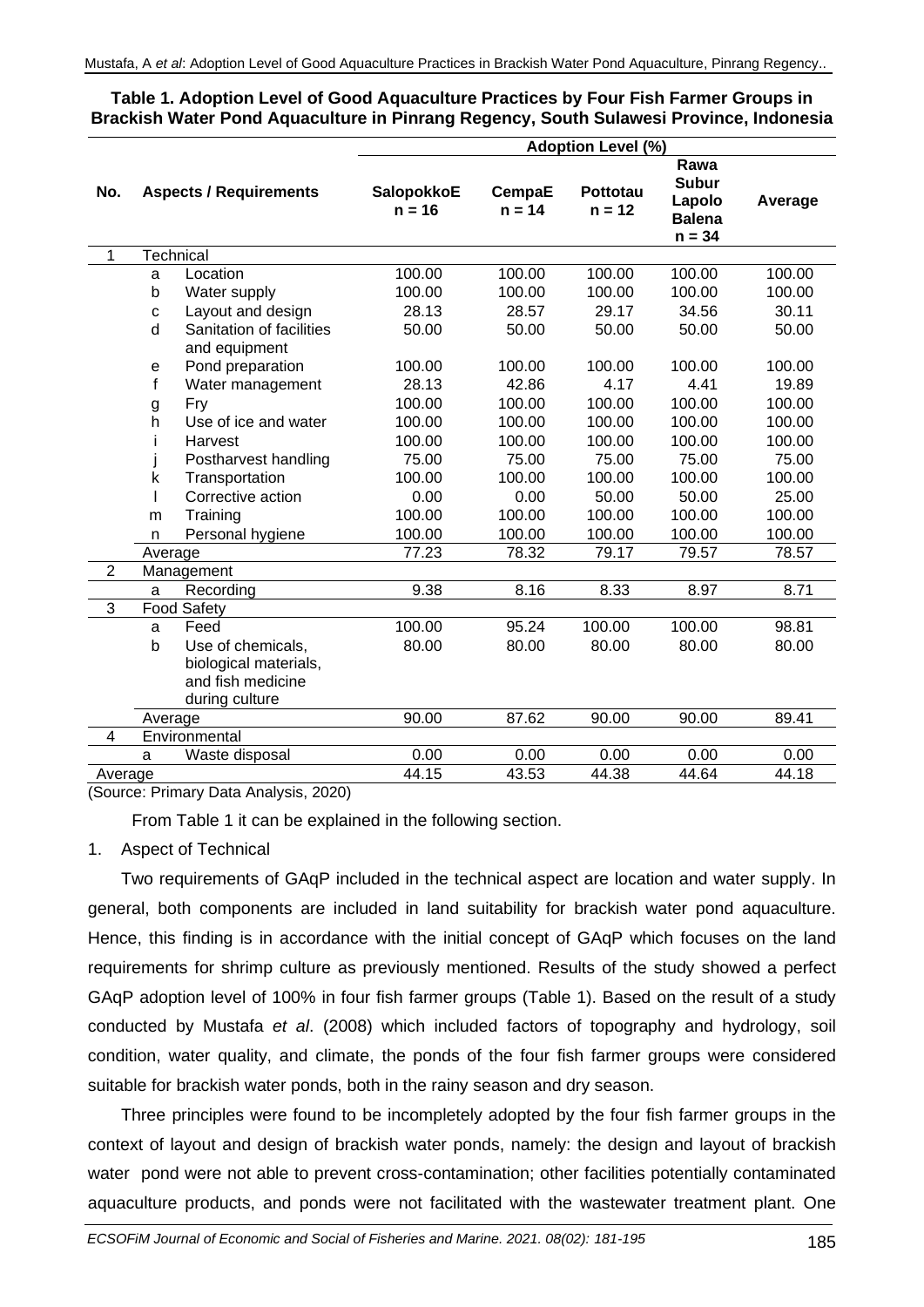principle of pond layout and design requirement adopted by the four fish farmer groups is that they used the ponds only for the brackish water ponds purpose.

Brackish water ponds of the four fish farmer groups which were located in Pinrang Regency were not yet met the hygiene and sanitation requirement. Animals such as cattle and goats were found grazing in the pond dyke. However, fuels and other materials were no longer stored around the pond since pond farmers kept them in their houses. This way, materials are securely stored and will not contaminate the pond. Other facilities and equipment were made from materials that are safe for aquaculture products, thus preventing product contamination.

Pond preparation conducted by the four fish farmer groups in Pinrang Regency was not optimally done even though this activity was basically performed with the aim to prepare the brackish water ponds themself. On average, the status of brackish water ponds used by the four fish farmer groups was in contract. The contract was normally started in September or October, hence pond preparation was done during this period. Also, it was observed that pond farmers were no longer use inorganic pesticides to eradicate pests since they only used organic pesticides, namely saponin. The study carried out in 2005 by Mustafa and Ratnawati (2007) showed that pond farmers in Pinrang Regency included those in Lanrisang and Mattiro Sompe Subdistricts, still used inorganic pesticides that contained Endosulfan, Metidation, and Sipermetrin during pond preparation and Deltamethrin during culture. All inorganic pesticides are potentially toxic to all sorts of life and some are even classified as probable human carcinogens, neutrotoxics, and endocrine system disruptors (Malhat *et al*., 2018; Ajiboye *et al*., 2020). The government has prohibited the use of pesticide containing those active compounds in brackish water ponds for their high toxicity, their characteristics that are difficult to be degraded might accumulate in pond soil and have a high potential to be accumulated in the tissue of the organism.

Besides using pesticides to eradicate pests during pond preparation, pond farmers in Pinrang Regency also used fertilizer, both organic and inorganic fertilizer, and lime. Fertilizer and lime are chemical products mostly used in Asian ponds (Phillips, 2000; Mishra *et al*., 2017), including brackish water ponds in Indonesia (Mustafa *et al*., 2010), and brackish water ponds in South Sulawesi (Mustafa *et al*., 2009). The use of fertilizer and lime in brackish water ponds is expected to have no negative impact on environment. So far, the environmental problems due to the use of fertilizer and lime have not yet been found in Asia (Phillips, 2000; Hossain *et al*., 2013) and in the world (Ajiboye *et al*., 2020).

There are two principles of water management requirement assessed in this study, namely brackish water ponds have water reservoir and pond farmers conduct regular monitoring of water source quality to ensure the health and sanitation of shrimp/fish cultured. It was found that only 1 pond farmer from the Fish Farmer Group of Rawa Subur Lapolo Balena had a reservoir for clean water. In terms of other principles, many ponds were remained unmonitored for their water source quality. Water quality should be regularly monitored to maintain the health and sanitation of shrimp/fish besides ensuring aquaculture product is safe to consume. Pond farmers also did not conduct general monitoring of water quality in brackish water ponds, however, this activity was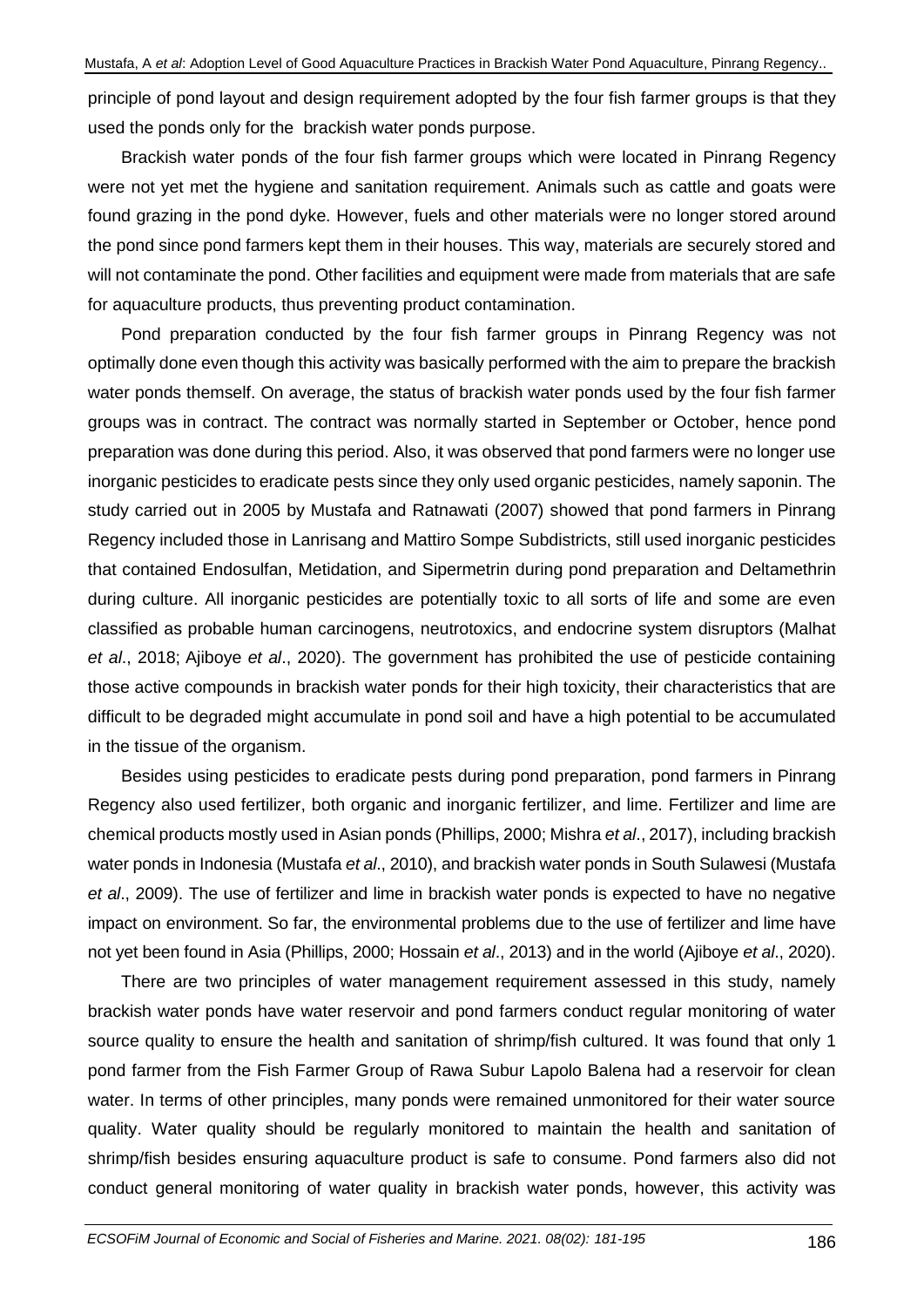performed by other parties, yet they did not inform the result to pond farmers. The adoption level of GAqP for water management requirements was categorized as low in a range of 4.17−42.86% with a average of 19.89% (Table 1).

The brackish water pond aquaculture culture system applied by the four fish farmer groups was polyculture of tiger shrimp (*Penaeus monodon*) and milkfish (*Chanos chanos*). Shrimp fry was obtained from the hatcheries located in Suppa Subdistrict, Pinrang Regency and Mallusetasi Subdistrict, Barru Regency which has adopted the Good Hatchery Practices, thus resulted in an adoption level of 100%. Shrimp fry was separated in rearing brackish water ponds before being stocked in the grow-out pond to enhance their vitality besides preparing for immediate harvest and sale due to disease attacks.

The requirement for the use of ice and water; harvest; postharvest handling; and transportation performed by the four fish farmer groups obtained a high level of adoption with similar value. This situation was possible since the adoption of four requirements was done by shrimp collectors in Lanrisang and Mattiro Sompe Subdistricts that have basically adopted the Standard Operational Procedure (SOP) required by the shrimp market in Japan, the European Union, and the United States of America for postharvest handling of brackish water ponds. Partial harvest was conducted by pond farmers to be immediately transported to collectors in two subdistricts. Later, these collectors carried out product handling according to the SOP by using water and ice hygienically. Transporting aquaculture products was also done by collectors in the subdistricts to be further delivered to larger collectors in the capital city of Pinrang Regency in Pinrang.

Pond farmers were observed to have not performed any corrective actions in preventing and controlling food safety. To say, the wastewater treatment plant was not applied by pond farmers, pond waste possibly contaminated the product produced. Furthermore, animals roamed freely in the pond areas and might contaminate the products produced from brackish water ponds. Sanction in the form of payment amounted to IDR 500,000.00/cattle was applied, yet this effort was proven to be ineffective since cattle were still found in pond dyke and no action was taken.

Availability of human resources, includes high-quality pond farmers, is the main capital to be the business player in brackish water ponds. Hence, the capability of pond farmers should be developed through regular training, seminar, workshop, and dissemination along with the technological advance that is proven to benefit pond farmers, not only in terms of production quantity but also in terms of production quality. Finding of Kamaruddin and Baharuddin (2015) and Samah and Kamaruddin (2015) indicated that pond farmers with more experience in aquaculture were found to have a higher level of technical knowledge, and have participated in training related to aquaculture, have the potential to increase the adoption level of GAqP in Kedah, Malaysia. Respondents in this study commonly have attended various pieces of training, seminars, workshops, and/or dissemination programs related to brackish water ponds including GAqP, therefore the principle of training obtained adoption level of a 100%.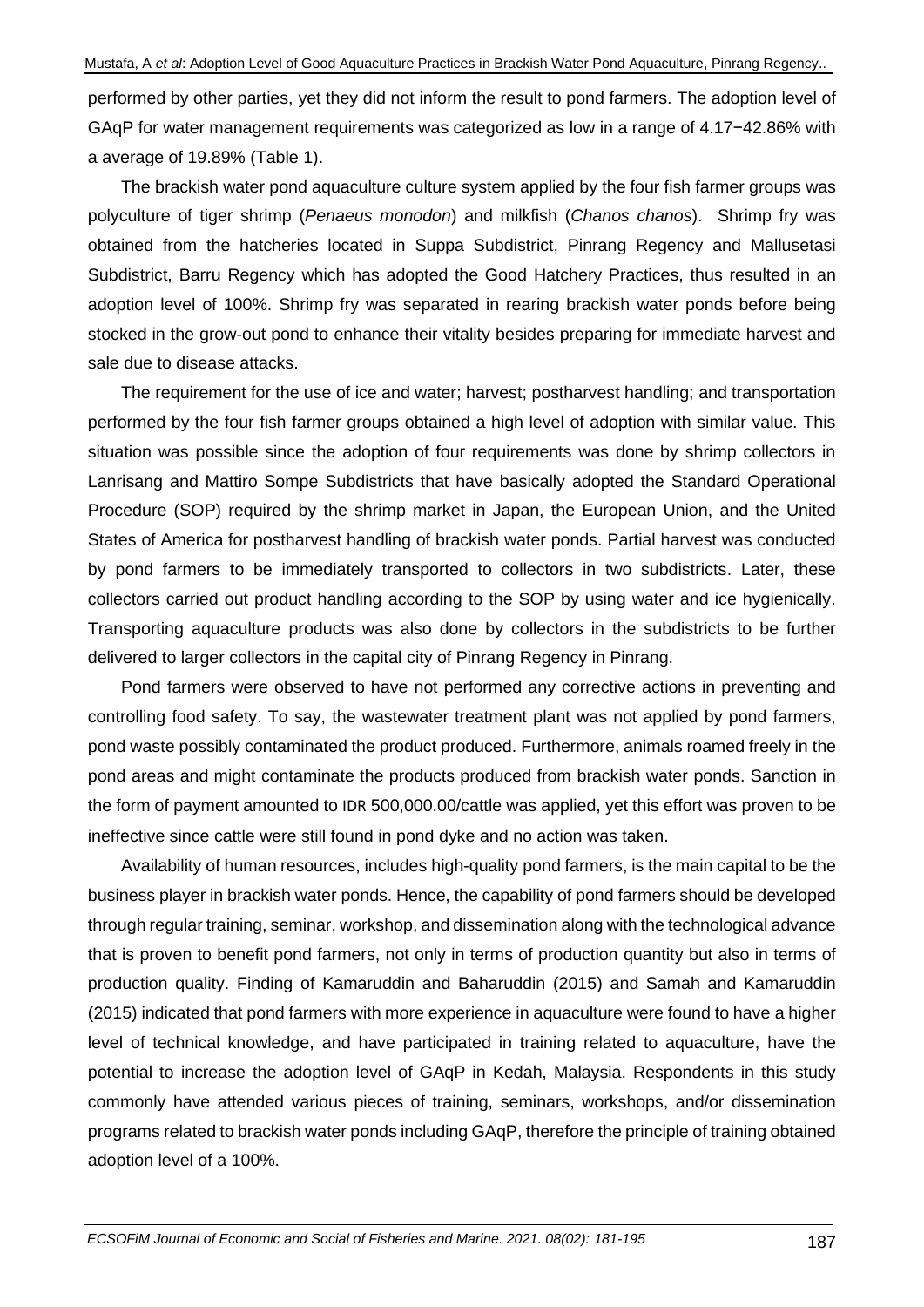### 2. Aspect of Management

One of the institutions assisted by the government and provided for the main player and fishery business players according to Kepmen KP No. KEP.14/MEN/2012 (KKP, 2012) is a fish farmer group, which is an organized group consists of pond farmers. Therefore, the four fish farmer groups in Pinrang Regency have their organizational structure and management since fish farmer groups have similar goals, interests, and motives, particularly in fishery business; similar tradition, domicile, business location, economic status, and language; informal status; inter-dependence between individuals; independent and participatory; controlled by regulations/norms mutually agreed; and have organized administration. Research findings showed that solid and close groups will adopt innovation *via* their group (Rogers, 1995; Hofstra *et al*., 2020). However, data processing which included the recording of type and origin of feed; the use of chemical materials, biological materials, and fish medicine; record-keeping for data of water quality according to the requirement; and recordkeeping for data of disease incidence that might have an impact on food safety of aquaculture product were not completely done. Similarly, Ayuningtyas *et al*. (2018) confirmed that one of the problems faced in the adoption of GAqP in East Bolaang Mongondow Regency, North Sulawesi Province was the absence of recording in pond farming business activity development, such as fish hatching/nursery, grow-out, harvest, handling, and distribution of the product. The weak recording system is the major factor causing the loss or broken chain of fishery product traceability since the applicable system, particularly in the small business units and the public, has not supported the implementation of good traceability system (Dwiyitno, 2009). Pond farmers should conduct document recording that ensures traceability of shrimp/fish products. Shrimp exporting countries have also required traceability data of imported shrimp, the role of recording is therefore necessary. In terms of the management aspect, the level of GAqP adoption in brackish water ponds in Pinrang Regency varied between 8.16−9.38% with an average of 8.71%.

3. Aspect of Food Safety

The aspect of food safety in GAqP includes a requirement for feed and the use of chemical, biological materials, and fish medicine during culture. In the assessment of six principles of feed requirement, GAqP adoption has been completely adopted. A total of 13 out of 76 pond farmers used commercial feed or self-made feed in Pinrang Regency. It was observed that most pond farmers applied traditional technology, and only a small portion adopted traditional plus technology, hence they did not use commercial feed. The type of commercial feed used by pond farmers was the recommended type; artificial feed was well-stored; artificial feed was used before the expiration date; the artificial date was not mixed with feed additives; artificial feed was given appropriate to the recommended dosage and frequency; and artificial feed used was equipped with information about composition, expiration date, dosage, and frequency of feeding. It was found that pond farmers used artificial feed, yet they self-made the feed using local ingredients as observed in the Fish Farmer Group of Pottotau. The use of self-made artificial feed has fulfilled the requirement in GAqP since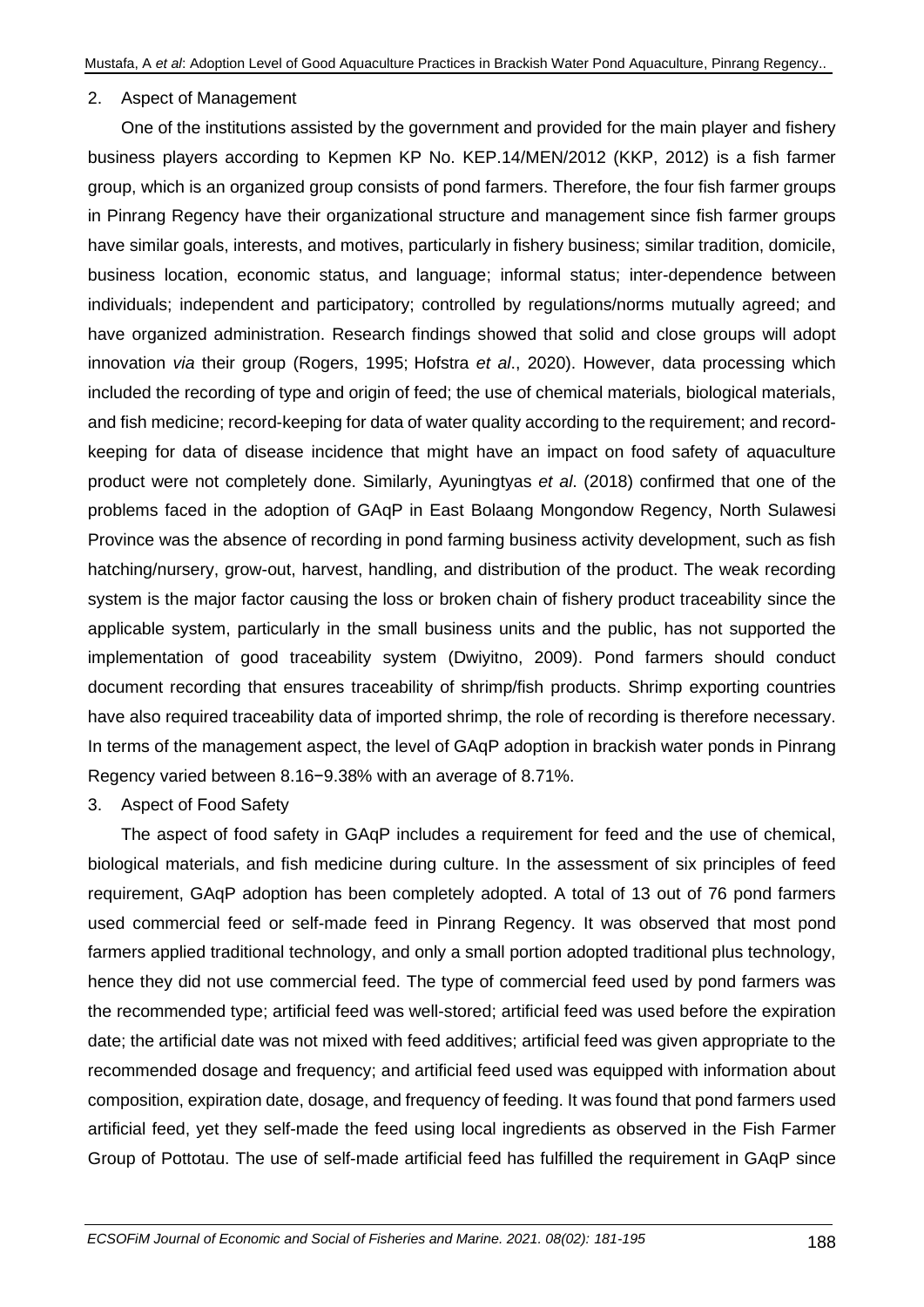pond farmers were able to explain the formula, the process of feed production, and the result of proximate analysis of feed from the accredited laboratory.

The four fish farmer groups in Pinrang Regency properly used the chemical materials, biological materials, and fish medicine according to the GAqP requirement. Cruz-Lacierda *et al*. (2008), Makori *et al*. (2017), Hasan and Banerjee (2020) and Zhang *et al*. (2020) reported that the use of chemical and biological products in aquaculture is aimed at increasing natural productivity, maintaining the optimal physical-chemical water parameter for the growth of cultured organisms, and preventing as well as treatment for a disease problem. Chemical problems used during culture in the ponds were only in the form of fertilizer and lime to improve water quality. Biological materials used during shrimp/fish culture were small-sized crustaceans, identified as Phronima Suppa (*Phronima* sp) by Fattah *et al*. (2015, 2017). One of the fish medicine applied during culture was RICA probiotic that is produced by the Research Institute of Coastal Aquaculture and Fisheries Extension. There is only one principle out of five requirement principles assessed, namely testing to detect residual of chemical materials and fish medicine, with the result of below the threshold if compared to ponds that did not adopt GAqP, hence, the four fish farmer groups achieved GAqP adoption level of 80% in term of a requirement for feed and the use of chemical materials, biological materials, and fish medicine.

### 4. Aspect of Environment

There is one requirement in the environmental aspect, that is waste disposal requirement that only has one principle, namely the principle of waste treatment by applying hygiene and sanitation practices to prevent contamination. Unfortunately, out of all respondents selected from four fish farmer groups in Pinrang Regency, not even one pond farmer performed wastewater treatment plant before pond water is discharged, resulted in a 0% adoption level of GAqP in terms of the environmental aspect. Several factors contributed to the absence of wastewater treatment plant activity in the ponds, for example, farmers applied traditional technology that does not require a wastewater treatment plant. Another factor is that most pond farmers only rent the pond, thus they only focused on doing activities in the grow-out ponds to produce shrimp/fish. As observed in South Lampung Regency, Lampung Province, whiteleg shrimp (*Litopenaeus vannamei*) farmers thought that sacrificing brackish water ponds for wastewater treatment plants will only put them at a disadvantage (Kuku, 2017).

### **Category of GAqP Adoption Level**

The analysis of GAqP adoption level according to four aspects of GAqP showed that GAqP adoption level in brackish water ponds in Pinrang Regency was high in the aspects of food safety (89.41%) and technical (78.57%) and low in the aspects of management (8.71%) and environment (0%) (Table 1). Analysis result of 53 principles of GAqP indicated that GAqP adoption level in brackish water ponds in Pinrang Regency varied between 40.58 and 67.01% in an average of 42.86%. Referred to the category developed by Prasad and Jain (2018), the adoption level of GAqP in Pinrang Regency was categorized as a moderate adopter (adoption level of 33.34−66.66%), which was conducted by 75 of total 76 pond farmers or 98.68% (Table 2).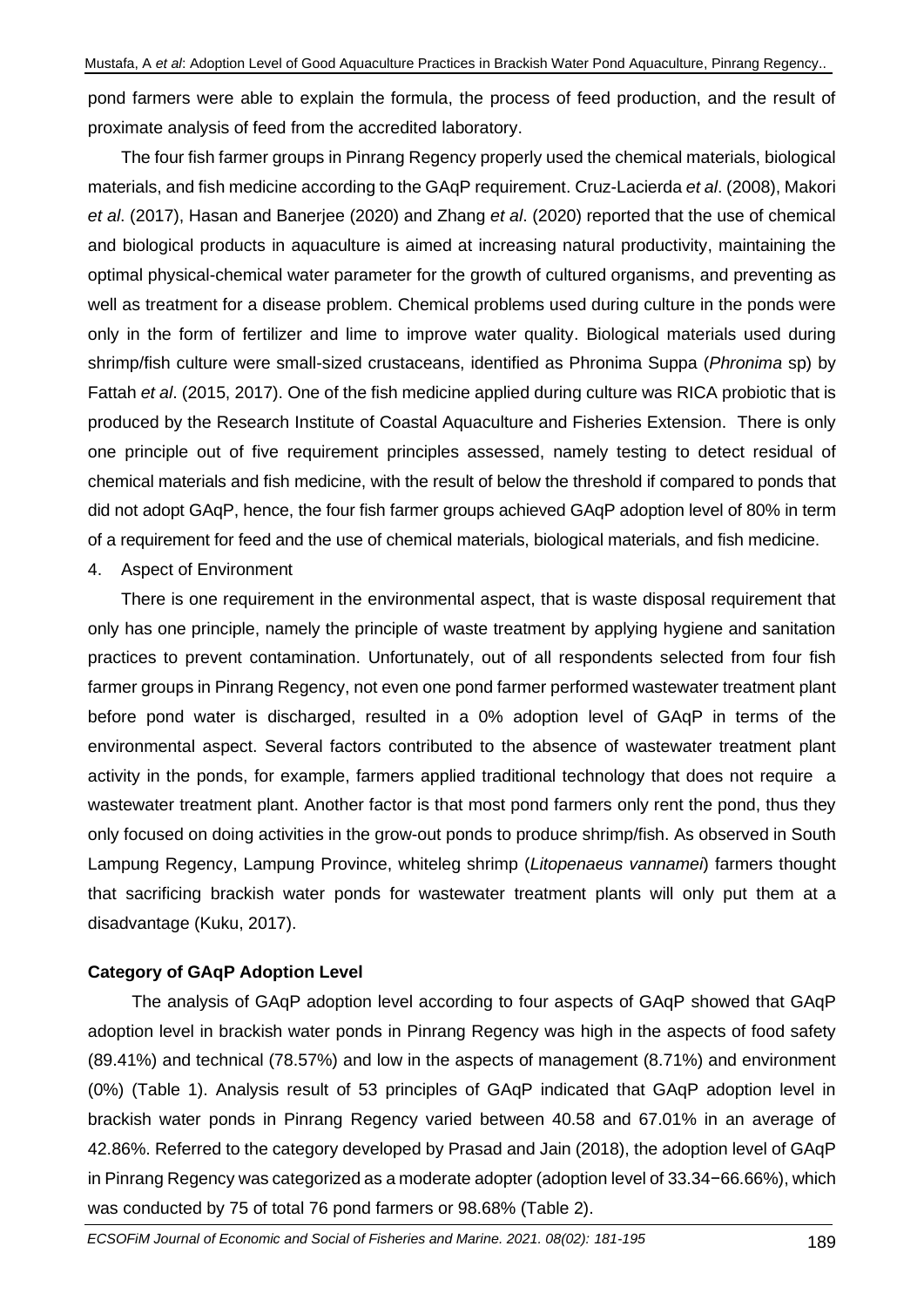| Category of<br><b>Adoption</b>                              | <b>SalopokkoE</b><br>$n = 16$ |               | CempaE<br>$n = 14$    |        | Pottotau<br>$n = 12$ |        | <b>Rawa Subur</b><br>Lapolo Balena<br>$n = 34$ |          | Total<br>$n = 76$     |          |
|-------------------------------------------------------------|-------------------------------|---------------|-----------------------|--------|----------------------|--------|------------------------------------------------|----------|-----------------------|----------|
| Level*                                                      | Pond<br><b>Farmer</b>         | $\frac{0}{0}$ | Pond<br><b>Farmer</b> | %      | Pond<br>Farmer       | $\%$   | Pond<br><b>Farmer</b>                          | %        | Pond<br><b>Farmer</b> | %        |
| Low adopter<br>(adoption level<br>$0 - 33.33\%)$            | 0                             | 0             | 0                     | 0      | 0                    | 0      | 0                                              | $\Omega$ | 0                     | $\Omega$ |
| Moderate<br>adopter<br>(adoption level<br>$33.34 - 66.66\%$ | 16                            | 100.00        | 14                    | 100.00 | 11                   | 91.67  | 34                                             | 100.00   | 75                    | 98.68    |
| High adopter<br>(adoption level<br>66.67-100.00%)           | $\Omega$                      | $\mathbf 0$   | $\mathbf 0$           | 0      | 1                    | 8.33   | $\mathbf 0$                                    | $\Omega$ | 1                     | 1.32     |
| Total<br>(Source: Primary Data Analysis, 2020)              | 16                            | 100.00        | 14                    | 100.00 | 12                   | 100.00 | 34                                             | 100.00   | 76                    | 100.00   |

**Table 2. Adoption Level Categories of Good Aquaculture Practices in Brackish Water Pond Aquaculture Owned by Four Fish Farmer Groups in Pinrang Regency, South Sulawesi Province, Indonesia**

purce: Primary Data Anal

Note:  $* =$  Prasad & Jain (2018)

As seen in Table 2, no pond farmers were included in the low adopter category (adoption level of lower than 33.33%) and there was only 1 pond farmer or 1.32% belonged to the high adopter category (adoption level of higher than 66.67%) in brackish water ponds in Pinrang Regency. The adoption level of 45% was relatively similar to the result of a study conducted by Ayuningtyas *et al*. (2018) on GAqP adoption in freshwater pond aquaculture in East Bolaang Mongondow Regency. Study of GAqP adoption in semi-intensive whiteleg shrimp culture in Galur Subdistrict, Kulon Progo Regency and Srandakan Subdistrict, Bantul Regency, Special Region of Yogyakarta resulted in an adoption level of 62.24% related to the assessment of 21 GAqP principles (Nugroho *et al*., 2016). Hence, GAqP adoption level in Pinrang Regency was lower than the finding of Nugroho *et al*. (2016). This result might be caused by the low adoption in the aspect of management and environment besides several principles in the technical aspects, such as design and layout, water management, and corrective action in brackish water ponds in Pinrang Regency.

This GAqP adoption has positively affected pond farmers, particularly for enhancing their competitiveness in the global market besides increasing local market absorption despite its lessmaximal result. The achievement of GAqP adoption level in Pinrang Regency is not separated from the effort of pond farmers, support and assistance from many parties, such as central government, the provincial government, local government, academician, researchers, fisheries extension, engineer, shrimp exporter, the institution that provides information of weather and climate, independent conservation organization, organization that focuses on the development disaster management and advocates, and other stakeholders. To maximize this GAqP adoption level, real action related to the knowledge increase of pond farmers is needed to apply. Steps that motivate pond farmers to participate in training, seminar, and workshop, and/or other dissemination related to pond farming are therefore necessarily applied besides increasing the number of brackish water ponds training locations to improve the knowledge of pond farmers that eventually will enhance the quantity and quality of production. Similarly, Nugroho *et al*. (2016) found that factors influencing GAqP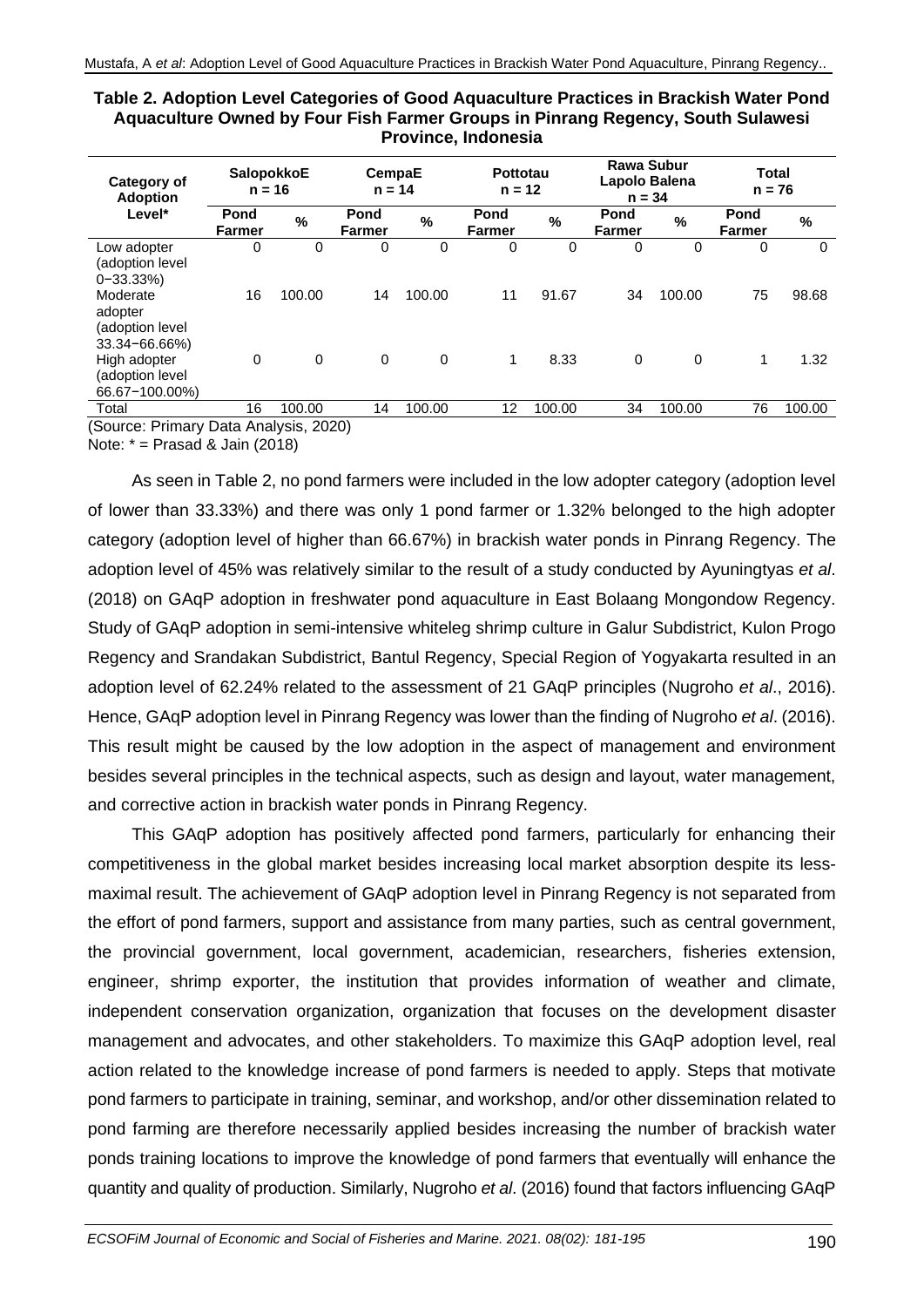adoption in the grow-out activity of whiteleg shrimp were communication and dissemination about the technical aspect of shrimp grow-out by the employer of feed and probiotic company. Innovation is possible to be adopted by a person if it is communicated or conveyed to other people (Rogers, 1995; Appel *et al*., 2019). Apart from increasing the knowledge of pond farmers regarding their role as producers, knowledge about GAqP in technical shrimp grow-out could also be conveyed to consumers to attract their attention to purchase aquaculture products produced by pond farmers who have adopted GAqP. In order to encourage more pond farmers to adopt GAqP, the government or other stakeholders could initiate to provide incentive, subsidy, or set a higher price for shrimp/fish produced by pond farmers that have adopted GAqP since production cost spent by pond farmers that have completely adopted GAqP will be higher compared to that expended by those who do not adopt GAqP.

The adoption level of GAqP in brackish water ponds of Fish Farmer Groups of SalopokkoE, CempaE, Pottotau, and Rawa Subur Lapolo Balena was relatively similar with an average ranged of 43.53−44.64% (Table 1), indicating that pond farmers in Pinrang Regency averagely adopted 43.53−44.64% of 53 principles of GAqP in brackish water ponds. This situation showed a relative similarity among pond farmers in adopting 53 principles of GAqP in brackish water ponds. Out of the four aspects assessed, the aspects of management and environment were observed to be the aspects that need serious attention to increase the adoption level of GAqP in brackish water ponds in Pinrang Regency. It seems that GAqP adoption is only relevant or possibly applied in ponds with advanced technology (semi-intensive, intensive, and super-intensive) since pond farmers are more committed to the environmental aspect, such as pond wastewater treatment plant and management aspect like recording the use and storage of chemical, biological materials, fish medicine, feed, and fertilizer, also putting on record the water quality and disease incidence that might adversely affect food safety of aquaculture product. However, brackish water pond farmers in Indonesia mostly apply low technology in performing pond farming technologies (traditional and traditional plus) with limited financial capital. It is known that the category of GAqP assessment is divided into three categories, namely A, B, and C, in which A means excellent, B means good, and C indicates fair adoption of GAqP, thus pond farming that applies traditional technology as observed in Pinrang Regency was included in the fair category (category C), that is the minimum standard required to maintain the quality standard of product harvested. This way, an innovative act of many stakeholders should be made to bridge the achievement gap of GAqP adoption. The adoption of GAqP is important since it could facilitate a more effective and efficient process of shrimp/fish culture besides reducing failure risk, increasing customer trust, allowing export opportunity, and being environmentally-friendly.

In terms of environmental aspect, pond wastewater treatment plant should be put into concern for its function as the standard of production success while reflecting aquaculture as an activity that has responsibility for environmental sustainability. Despite the fact that most pond farmers still applied traditional technology, the accumulative impact of waste produced from aquaculture activity should be considered. Treating the waste from the traditional pond is done in a channel to have functioned as "storage" which further triggers the sedimentation of the remaining material, hence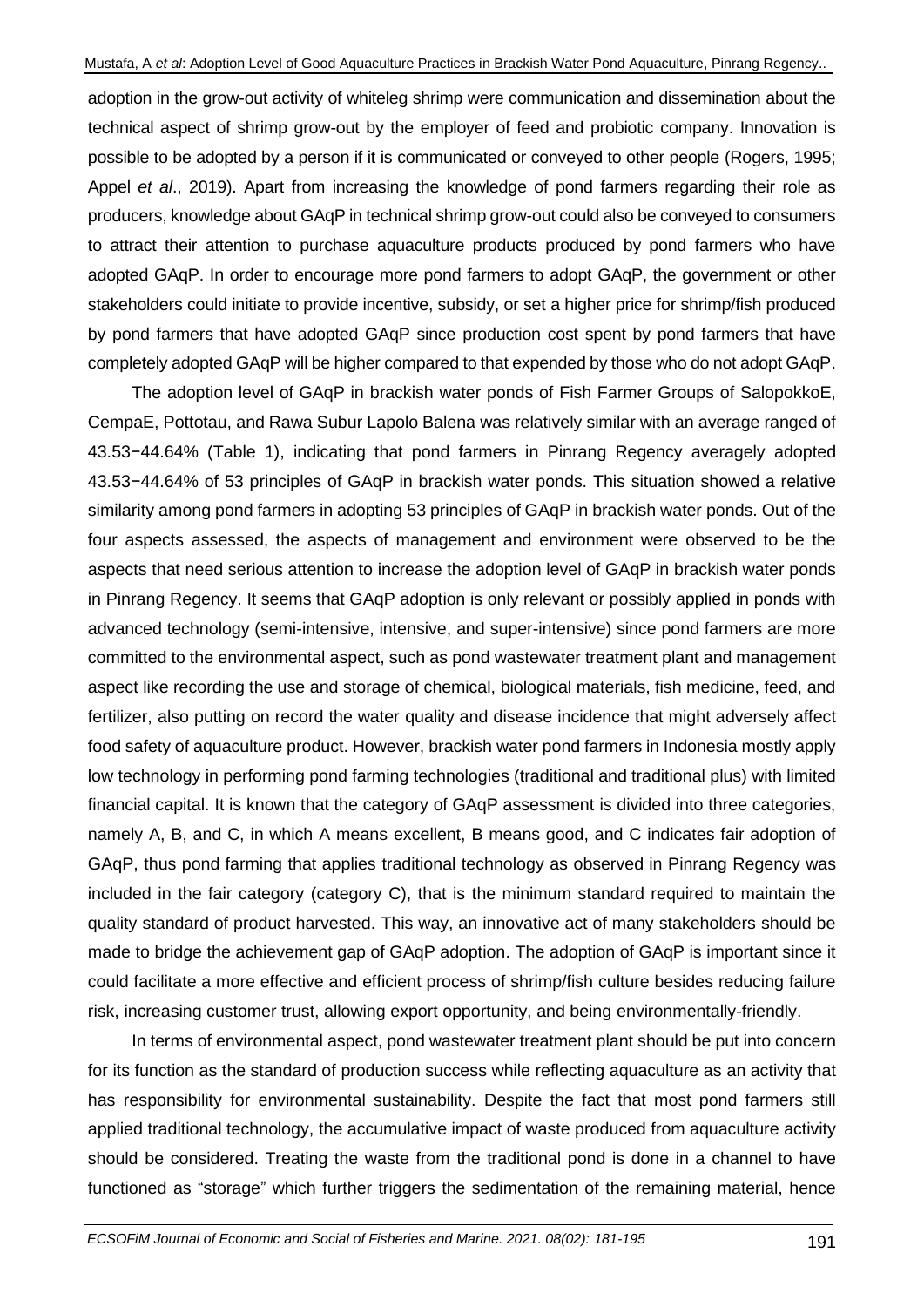preventing it to be directly disposed of to the sea. Moreover, the wastewater treatment plant is also carried out by culturing fish or seaweed that will decrease the accumulation of pond waste. Another effort is applied by reducing the cost to build a wastewater treatment pond that is each pond group in an area should build a collective wastewater treatment pond, thus only treated water entering the river or sea. However, pond channels or rivers in Pinrang Regency were observed to have poor conditions where the river mouth is always clogged, thus wastewater treatment within the channels will have quite a serious problem.

In the management aspect, monitoring and recording all activities are necessarily applied to trace back shrimp/fish products in addition to overcome problems that might occur and to be used as a reference for the next production cycle. A similar format of recording related to grow-out culture, harvest, handling, and product distribution is preferable. It is necessary to design the concept of a recorded document that is simple yet fulfilling the concept of traceability. The recording should be done in each stage of culture, starting from the process of pre-production, production, to harvest and postharvest handling, including the corrective action and verification. The recording should also be performed on equipment, brackish water ponds, water management, fry, feed, chemical materials, biological materials, and fish medicine used.

According to the 53 GAqP principles as stated in the Regulation of DJPB No. 65/PER-DJPB/2015 (DJPB, 2015b) in the assessment of GAqP adoption in pond farming that applied both traditional and traditional plus technology in Pinrang Regency, there is no principle related to the labor use, opening of employment opportunity, development of the coastal area, and the condition of the local community around brackish water ponds area as a consequence of the existence of pond, also the conflict of land use including water and other natural resources. Therefore, the aspect of socio-econimic should also be considered aside from the aspects of technical, management, food safety, and the environment in the adoption of GAqP. This socio-econimic aspect is of higher concern in brackish water ponds that applies more-advanced technology, i.e. semi-intensive, intensive, and super-intensive system. As previously reported, in term of socio-econimic aspect, the existence of intensive shrimp ponds resulted in the absorption of employment from inside and outside the region while increasing the income and changing the structure of employment in Kwanyar Subdistrict, Bangkalan Regency, East Java Province (Huda, 2018), contaminating agricultural farm and area normally used by fisherman for their daily activity, thus reducing the income of people in Andulang Village, Gapura Subdistrict, Sumenep Regency, East Java Province (Hidayatillah, 2017).

Considering that GAqP adoption level in di Pinrang Regency belonged to the group of moderate adopters in an average of 42.86%, hence other stakeholders related to brackish water ponds within the regency should be more significantly participate in order to increase the adoption level of GAqP. An increase in GAqP adoption level is expected to result in quality and safety assurance according to the applicable national and international standards besides an increasing the quantity of brackish water ponds production.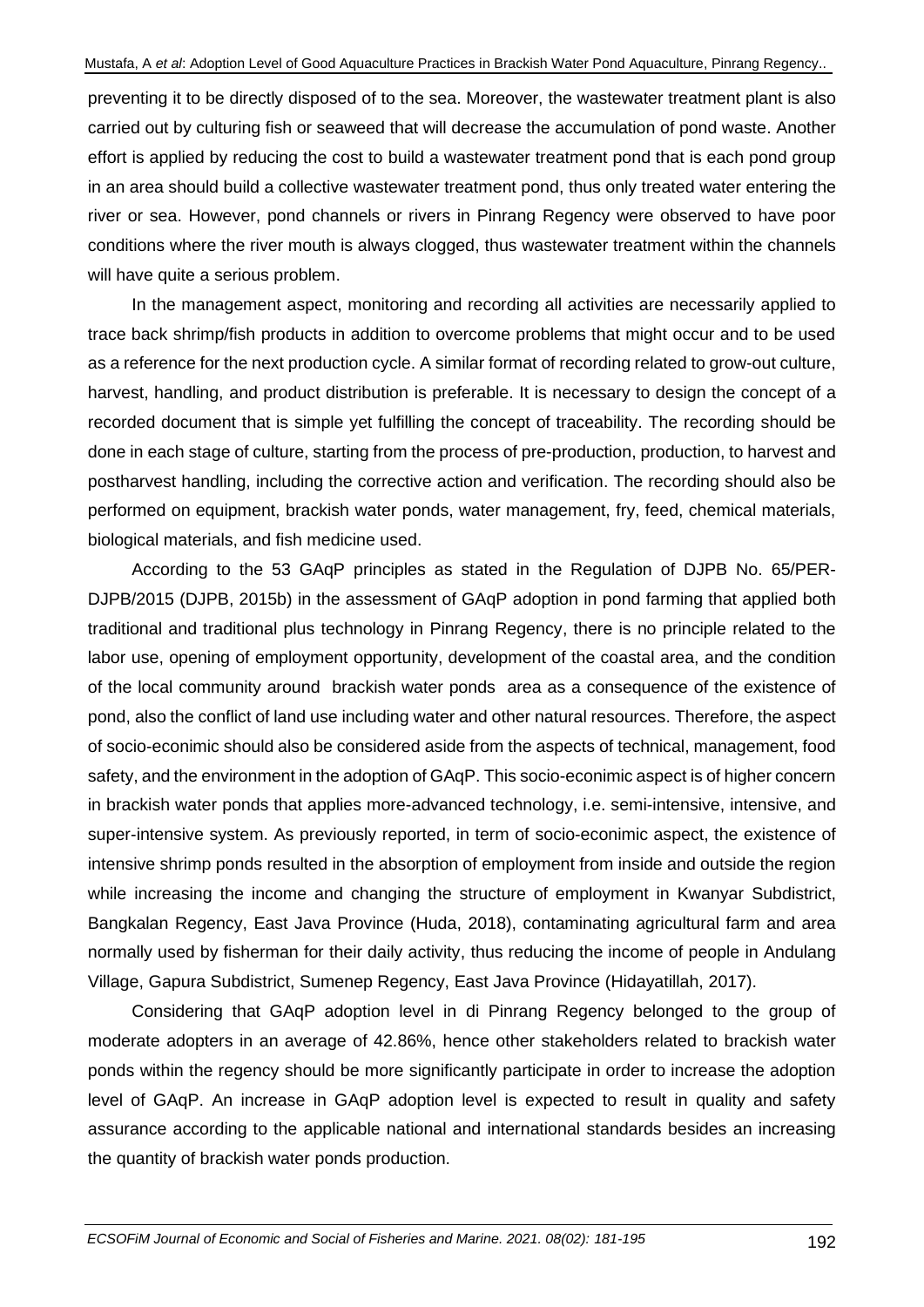#### **CONCLUSION AND SUGGESTION**

## **Conclusion**

The results of this study on the implementation of 53 principles of GAqP that were incorporated into 18 requirements and subsequently grouped in 4 aspects, namely technical, management, food safety, and environmental in brackish water pond aquaculture located in Lanrisang and Mattiro Sompe Subdistricts, Pinrang Regency, Indonesia indicated a high level of GAqP adoption in food security (89.41%) and technical aspects (78.57%) as well as low GAqP adoption level in the management (8.71%) and environmental aspects (0%). It was also found that the level of GAqP adoption by pond farmers in Pinrang Regency varied from 40.58 to 67.01% with an average of 42.86% and was categorized as moderate adopters.

### **Suggestion**

The aspects of management and environment should be taken into consideration to further increase the GAqP adoption level in brackish water pond aquaculture in Pinrang Regency, South Sulawesi Province, Indonesia. Moreover, socio-economic aspect is necessarily included in the assessment of GAqP for aquaculture in general and brackish water pond aquaculture in particular.

### **REFERENCES**

- Ajiboye, T. O., Kuvarega, A. T., and Onwudiwe, D. C. (2020). Recent strategies for environmental remediation of organochlorine pesticides. *Applied Sciences*, 10, 6286, 24 pp. https://doi.org/10.3390/app10186286
- Appel, G., Grewal, L., Hadi, R. and Stephen, A. T. (2019). The future of social media in marketing. *Journal of the Academy of Marketing Science*, 48, 79–95. https://doi.org/10.1007/s11747-019- 00695-1
- Ayuningtyas, W. D., Praktinjo, M. H., dan Purwanto, A. (2018). Implementasi Program Cara Budidaya Ikan yang Baik bagi masyarakat pembudidaya ikan di Kabupaten Bolaang Mongondow Timur. *Jurnal Administrasi Publik*, 4(53), 17 hlm.
- Cruz-Lacierda, E. R., Corre, V. L. Jr., Yamamoto, A., Koyama, J., and Matsuoka, T. (2008). Current status on the use of chemicals and biological products and health management practices in aquaculture farms in the Philippines. *Memoirs of the Faculty of Fisheries*, *Kagoshima University,*  57, 37−45.
- de Oca Munguia, O. M., Pannell, D. J., and Llewellyn, R. (2021). Understanding the adoption of innovations in agriculture: A review of selected conceptual models. *Agronomy*,11, 139, 20 pp. https://doi.org/10.3390/agronomy1101013
- [DJPB] Direktorat Jenderal Perikanan Budidaya. (2015a). *Daftar Obat Ikan yang sudah Mempunyai Nomor Pendaftaran*. Jakarta: Direktorat Jenderal Perikanan Budidaya, 27 hlm.
- [DJPB] Direktorat Jenderal Perikanan Budidaya. (2015b). *Peraturan Direktur Jenderal Perikanan Budidaya Nomor 65/PER-DJPB/2015 Tentang Petunjuk Pelaksanaan Sertifikasi Cara Budidaya Ikan yang Baik*. Jakarta: Direktorat Jenderal Perikanan Budidaya, 45 hlm.
- [DKP] Dinas Kelautan dan Perikanan. (2020). *Laporan Statistik Perikanan Sulawesi Selatan 2019*. Makassar: Dinas Kelautan dan Perikanan Provinsi Sulawesi Selatan, 158 hlm.
- Dwiyitno. (2009). Implementasi sistem ketertelusuran pada produk perikanan. *Squalen*, 4(3), 99−104. https://doi.org/10.15578/squalen.v4i3.155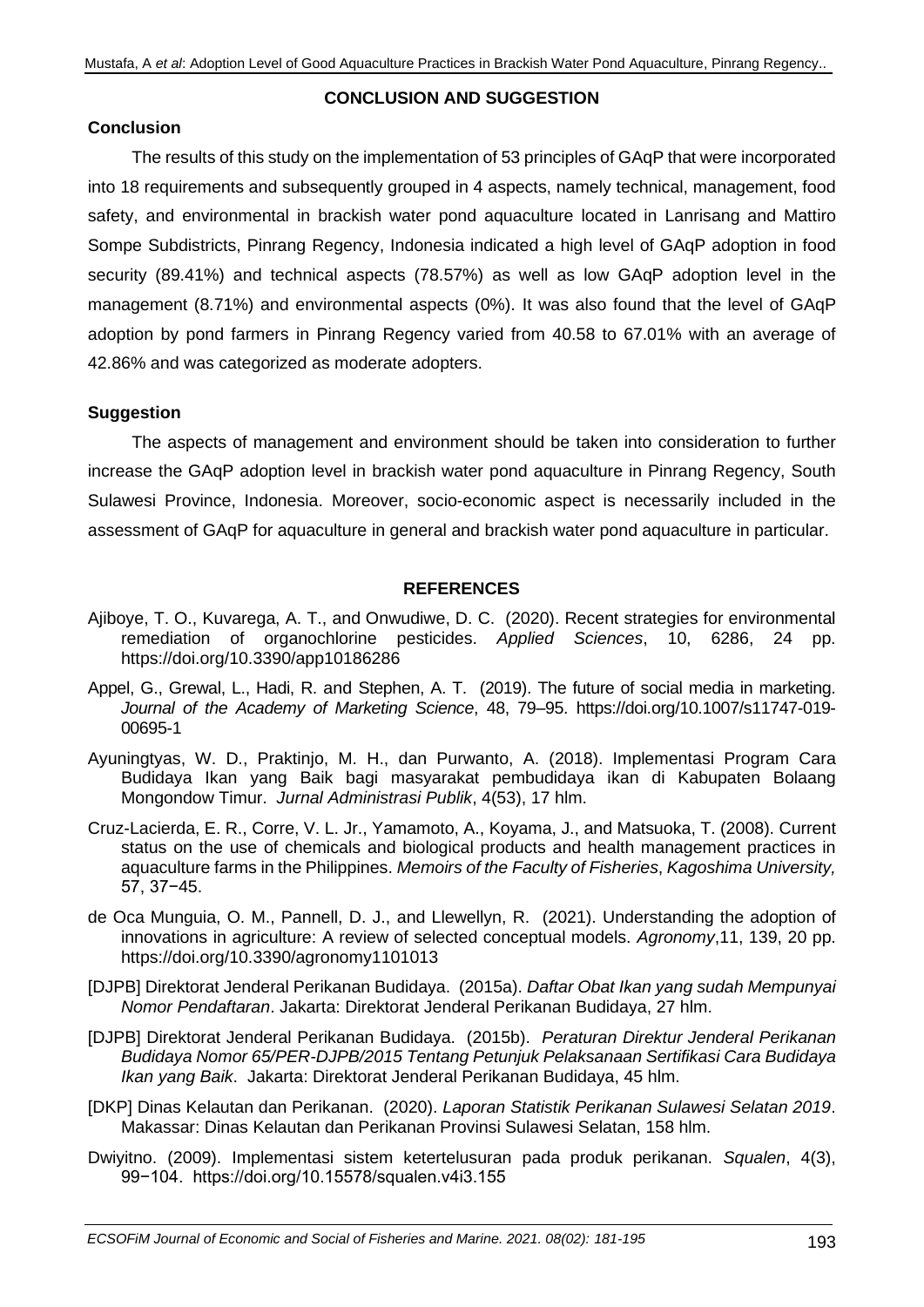- Farid, K. S., Tanny, N. Z., and Sarma, P. K. (2015). Factors affecting adoption of improved farm practices by the farmers of Northern Bangladesh. *Journal of Bangladesh Agricultural University*, 13(2), 291–298.
- Fattah, M. H., Busaeri, S. R., Kasnir, M., and Siswanto. (2017). Changes in managerial decision on pond management to adapt to climate anomalies in the coastal area of Parepare Gulf, District of Pinrang. *IOP Conference Series: Earth and Environmental Science*, 7, 012032, 11 pp. https://doi.org/10.1088/1755-1315/79/1/012032
- Fattah, M. H., Asbar, and Busaeri, S. R. (2015). Dynamics of endemic habitats microcrustacean Phronima Suppa (*Phronima* sp) as determinants of artificial production development. *Journal of Life Sciences and Technologies*, 3(1), 26−31. https://doi.org/10.18178/jolst.3.1.26-31
- Hasan, K. N. and Banerjee, G. (2020). Recent studies on probiotics as beneficial mediator in aquaculture: a review. *The Journal of Basic and Applied Zoology*, 81, 53, 16 pp. https://doi.org/10.1186/s41936-020-00190-
- Hidayatillah, Y. (2017). Dampak sosial industrialisasi tambak udang terhadap lingkungan di Desa Andulang Kabupaten Sumenep. *Jurnal Teori dan Praksis Pembelajaran IPS*, (2(2), 21−26. https://doi.org/10.17977/um022v2i22017p073
- Hishamunda, N., Ridler, N., and Martone, E. (2016). *Policy and Governance in Aquaculture: Lessons Learned and Way Forward*. FAO Fisheries and Aquaculture Technical Paper 577. Rome: Food and Agriculture Organisation of the United Nations, 59 pp.
- Hofstra, B., Kulkarni, V. V., Galvez, S. M. -N. He, B., Jurafsky, D., and McFarland, D. A. (2020). The diversity–innovation paradox in science. *Proceedings of the National Academy of Sciences*, 117 (17), 9284-9291. https://doi.org/10.1073/pnas.1915378117
- Hossain, M. S., Uddin, M. J., and Fakhruddin, A. N. M. (2013). Impacts of shrimp farming on the coastal environment of Bangladesh and approach for management. *Reviews in Environmental Science and Bio/Technology*, 12, 313–332 (2013). https://doi.org/10.1007/s11157-013-9311-5
- Huda, N. (2018). Analisis dampak keberadaan tambak udang intensif terhadap kondisi fisik dan sosial ekonomi pekerja tambak Kecamatan Kwanyar Kabupaten Bangkalan - Madura. *Swara Bhumi e-Journal Pendidikan Geografi FIS Unesa*, 5(5), 23−31.
- Kamaruddin, R. and [Baharuddin,](https://www.emeraldinsight.com/author/Baharuddin%2C+Amir+Hussin) A. H. (2015). The importance of Good Aquaculture Practices in improving fish farmer's income: A case of Malaysia. *International Journal of Social Economics*, 42(12), 1090−1105. <https://doi.org/10.1108/IJSE-02-2014-0028>
- [KKP] Kementerian Kelautan dan Perikanan. (2007a). *Keputusan Menteri Kelautan dan Perikanan Republik Indonesia Nomor KEP.02/MEN/2007 Tentang Cara Budidaya Ikan yang Baik*. Jakarta: Kementerian Kelautan dan Perikanan, 11 hlm.
- [KKP] Kementerian Kelautan dan Perikanan. (2007b). *Peraturan Menteri Kelautan dan Perikanan Republik Indonesia Nomor PER.01/MEN/2007 Tentang Pengendalian Sistem Jaminan Mutu dan Keamanan Hasil Perikanan*. Jakarta: Kementerian Kelautan dan Perikanan, 12 hlm.
- [KKP] Kementerian Kelautan dan Perikanan. (2008). *Peraturan Menteri Kelautan dan Perikanan Republik Indonesia Nomor PER.04/MEN/2008 Tentang Perubahan Peraturan Menteri Kelautan dan Perikanan Nomor PER.01/MEN/2007 Tentang Pengendalian Sistem Jaminan Mutu dan Keamanan Hasil Perikanan*. Jakarta: Kementerian Kelautan dan Perikanan, 2 hlm.
- [KKP] Kementerian Kelautan dan Perikanan. (2010). *Peraturan Menteri Kelautan dan Perikanan Republik Indonesia Nomor PER.19/MEN/2010 Tentang Pengendalian Sistem Jaminan Mutu dan Keamanan Hasil Perikanan*. Jakarta, ID: Kementerian Kelautan dan Perikanan, 12 hlm.
- [KKP] Kementerian Kelautan dan Perikanan. (2012). *Keputusan Menteri Kelautan dan Perikanan Republik Indonesia Nomor KEP.14/MEN/2012 Tentang Pedoman Umum Penumbuhan dan Pengembangan Pelaku Utama Perikanan.* Jakarta: Kementerian Kelautan dan Perikanan, 33 hlm.
- [KKP] Kementerian Kelautan dan Perikanan. (2020). Siaran Pers: KKP Tekankan Pentingnya Penerapan CBIB dalam Usaha Budidaya. Jakarta: Kementerian Kelautan dan Perikanan, 1 hlm.